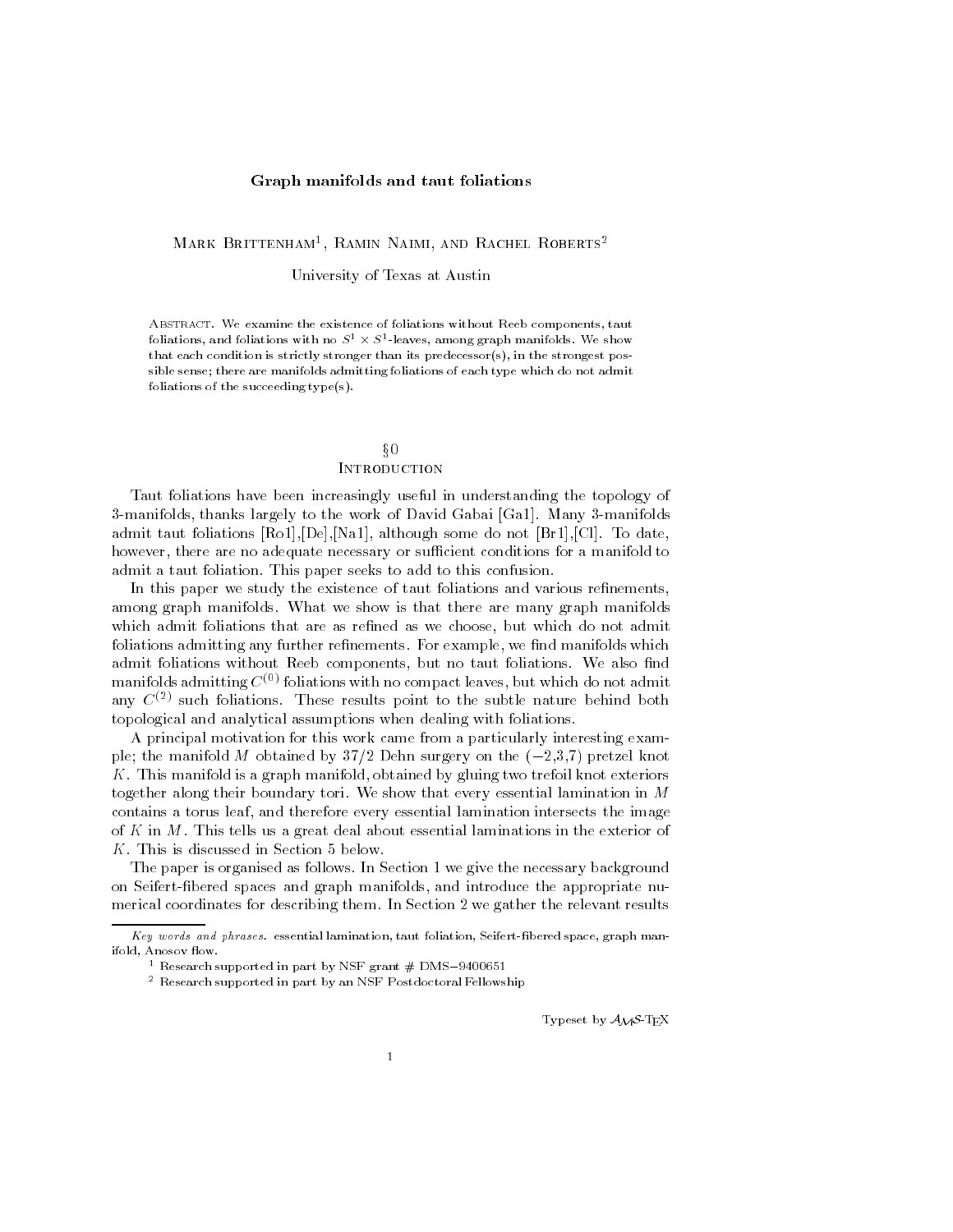on foliations and essential laminations to carry out our proofs. Section 3 gives the main reults of the paper, and Section 4 provides the proofs. Section 5 discusses surgery on the  $(-2,3,7)$  pretzel knot. Section 6 finishes with some speculations.

This research was conducted while the authors were visiting the University of Texas at Austin in 1994-95. The authors would like to express their appreciation to the faculty and staff at that institution for their hospitality.

# $\S1$

## Coordinates for graph manifolds

A senert-noered space  $M$  is an  $S$  -bundle whose base is a z-orbifold. More precisely, a Seifert-fibered space begins with an honest circle bundle  $M_0$  over a compact surface; for our purposes it will suffice to think about a compact, orientable, surface, possibly with boundary, crossed with  $S^1$ . To some of the boundary components of  $M_0$  we then glue a collection of solid tori, so that the meridional direction of each sond torus does <u>not</u> correspond to the  $S$ -direction on the boundary of  $M_0$ . The induced foliation of the boundaries of each of these solid tori by circles extends, in an essentially unique way, to a foliation by circles of the solid torus, so that the core of the solid torus is a leaf. This gives a foliation of  $M$  by circles, whose space of leaves - the quotient space obtained by crushing each circle leaf to a point - is a 2-orbifold. Its underlying topological space is called the base surface of the Seifert-bering of M. The cone points of the orbifold correspond to the cores of the solid tori; these cores are called the multiple fibers of the Seifert-fibering of  $M$ .

A manifold M is a graph manifold if it there is a collection  $T$  of disjoint embedded tori so that the manifold  $M/T$  obtained by splitting M open along T is a (not necessarily connected) Seifert-fibered space. We assume that the collection  ${\cal T}$  is tori so that the manifold  $M|\mathcal{T}$  obtained by splitting  $M$  open along  $\mathcal{T}$  is a (not necessarily connected) Seifert-fibered space. We assume that the collection  $\mathcal{T}$  is minimal, in the sense that for no torus  $T$  necessarily connected) Seifert-fibered space. We assume that the collection  $T$  is minimal, in the sense that for no torus  $T$  in  $T$  is  $M|(T\setminus T)$  a Seifert-fibered space.<br>We adopt the convention that a Seifert-fibered s  $\emptyset$ . Since the fibering of a Seifert-fibered space is essentially unique  $[S]$ , we can give a more constructive approach to minimality. Thinking in reverse, a graph manifold is obtained by gluing Sefiert-fibered spaces together along some of their boundary tori; the glued tori become the collection of splitting tori  $\mathcal T$ . The collection  $\mathcal T$  is minimal if, in gluing, the homotopy class of the circle fiber in one boundary torus is not identified with the class of the fiber in the other boundary torus. The only exceptions to this rule occur when some components are solid tori or  $T \times I$ ; for solid tori, minimality requires that the meridion in the boundary of the solid torus be glued to the  $S^1$ -fiber, and a  $T \times I$  can either be absorbed into a component of  $M_0$  (if its ends are not glued together), or must have its ends glued together by a map having (on the level of  $H_1(T;\mathbb{R})$ ) no integer-valued eigenvectors.

Our results will be stated in terms of the Seifert-bered pieces making up the graph manifold, and the gluing maps between their boundary tori. To do so, we will need a proper set of coordinates.

In [S] Seifert developed numerical invariants of what he called 'fibered spaces', and gave a complete classification of them in terms of these invariants. They describe the topological type of the base orbifold, and the way that the the regular fibers spin around the multiple fibers. More explicitly, an orientable Seifert-fibered space  $M$  can be described as follows: start with a compact surface  $F$  of genus g and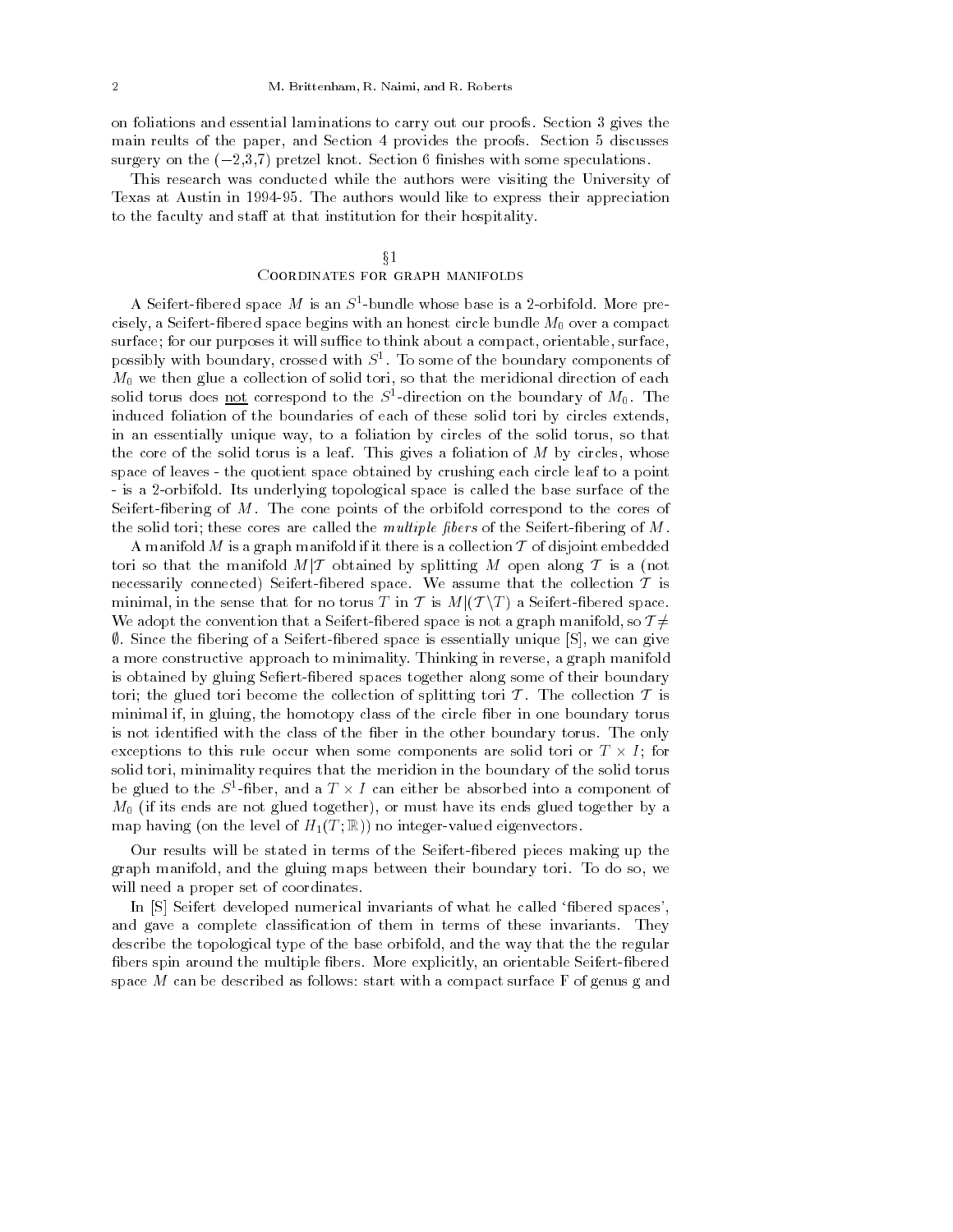b boundary components (the underlying topological space of the base orbifold), and drill out k disks (one for each multiple fiber of the Seifert-fibering). To be sure the resulting surface has non-empty boundary, drill out one more `zero-th' disk, giving a surface  $r_0$ . Now construct the (unique)  $S$ -bundle  $m_0$  over  $r_0$  with orientable total space. This bundle has a (not necessarily unique) cross-section  $s:F_0 \to M_0$  (because  $\partial M_0 \neq \emptyset$ ). The images of  $\partial F_0$  in  $\partial M_0$ , together with the circle fibers in  $\partial M_0$ , give us a system of coordinates for curves in  $\partial M_0$ , defining for each simple closed curve in a component of  $\partial M_0$  a slope in  $\mathbb{Q}\cup\{\infty\}$ , where the section defines slope 0 and the fiber defines slope  $\infty$ . We then glue  $k + 1$  solid tori back onto  $M_0$  to obtain M. The gluing of the *i*-th solid torus identifies the boundary of a meridion disk to some curve  $a_i$ (fiber) +  $b_i$ (section) in  $\partial M_0$ . These gluings completely describe the Seifert-bered space, giving us its so-called Seifert invariant

$$
M = \Sigma(\pm g, b; a_0/b_0, a_1/b_1, \ldots, a_k/b_k) .
$$

 $\pm$  equals  $+$  if F is orientable,  $-$  if not. The rational numbers  $a_i/b_i$  are treated as an unordered  $(k+1)$ -tuple. The denomenator of each rational number (in lowest terms) turns out to be the multiplicity of the corresponding multiple ber. Since our zero-th disk did not correspond to a multiple fiber, its multiplicity is 1, so  $b_0=1$ .

This invariant is dependent upon the choice of section for  $M_0$ ; the only way this section can change, however, is by summing along vertical annuli and tori (see Figure 1). Summing along a torus does not change the associated invariant, and summing along an annulus changes the invariant in a very controlled way; it adds and subtracts 1 each from the invariants associated to the two components of  $\partial M_0$ containing the boundary of the annulus.

# Figure 1

We can actually remove this ambiguity by exploiting it; by a series of summings along annuli one of whose boundaries lies over the boundary of the zero-th disk, we can arrange that  $0 \leq a_i/b_i < 1$ , for every  $i = 1, \ldots, k$ ; essentially, this amounts to gathering the integer parts of the  $a_i/b_i$  into  $a_0/b_0 = a_0$ . This gives us a normalized Seifert invariant

$$
M = \Sigma (\pm g, b; a_0/1, a_1/b_1, \ldots, a_k/b_k)
$$

where  $a_i, b_i \in \mathbb{Z}$ , and  $0 \lt a_i \lt b_i$ , for  $i = 1, \ldots, k$ . Seifert showed that a Seifert-fibered space is determined up to orientation- and ber-preserving homeomorphism by its normalized Seifert-invariant. The normalized Seifert-invariant for M with the opposite orientation is

 $M = \Sigma(\pm g,b; (-a_0-k)/1,1-(a_1/b_1),\ldots,1-(a_k/b_k)).$ 

If M has non-empty boundary ( $b\neq0$ ), we can sum along annuli one of whose components is over the zero-th disk and the other in  $\partial M$ , to make  $a_0=0$ ; this means that the boundary of the meridion disk is glued to the boundary of the section, allowing us to extend the section over the zero-th solid torus, and absorbing the solid torus into the circle bundle without losing a section. In this case we can, if we wish, delete  $a_0$  from the normalized invariant.

We must also be able to describe the gluings from which we build our graph manifolds out of their Seifert-bered pieces. A homeomorphism between two 2-tori is determined by its action on first homology  $H_1(T) = \mathbb{Z} \oplus \mathbb{Z}$ , and is therefore given by an element of  $SL_2(\mathbb{Z})$ , once bases for the first homology of the two tori have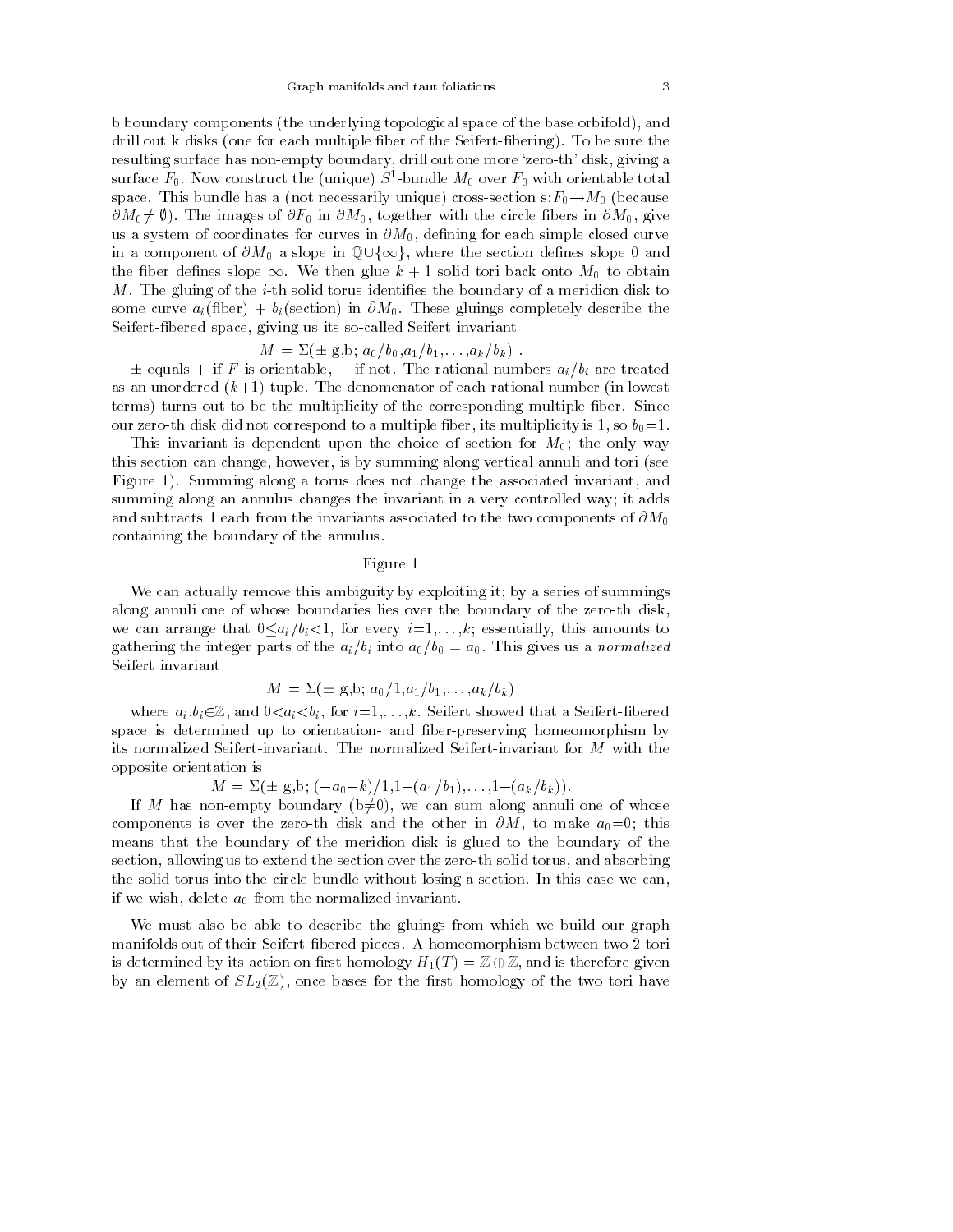been fixed. We will use as our bases for  $H_1(T)$  the section-fiber pairs that we have described above. If a Seifert-bered piece has more than one boundary component, there is still some freedom in the choice of section; when this occurs, we will simply choose one best suited to our needs at that time.

In what follows, we will for notational convenience let 'A =  $(a,b,c,d)$ ' denote the matrix

$$
A = \begin{pmatrix} a & b \\ c & d \end{pmatrix}.
$$

Simple closed curves  $\gamma$  in our boundary tori are represented by Z-linear combinations  $\alpha f + \beta s = (\alpha, \beta) \in \mathbb{Z} \oplus \mathbb{Z}$  of our fiber/section basis, with  $\alpha$  and  $\beta$  relatively prime; we therefore often think of  $\gamma$  as being represented by the rational number  $\alpha/\beta$ . A homeomorphism of boundary tori, represented by the matrix  $A=(a, b, c, d)$ , sends the curve  $\gamma = (\alpha, \beta)$  to the curve  $\alpha \rightarrow -i$ 

$$
A(\alpha, \beta) = (a\alpha + b\beta, c\alpha + d\beta) \leftrightarrow \frac{a\alpha + b\beta}{c\alpha + d\beta} = \frac{a\frac{\alpha}{\beta} + b}{c\frac{\alpha}{\beta} + d}
$$
  
and so thought of as a map  $A:\mathbb{Q}\to\mathbb{Q}$ , it is the map  

$$
A(x) = \frac{ax+b}{cx+d}.
$$

cx + d This function A extends naturally over R, where it describes the eect of the homeomorphism A on the slopes of irrational foliations of the torus, as well. It has derivative  $A'(x) = \frac{(ad - bc)}{(cx + d)^2}$ , which always has the same sign (which depends upon  $ad - bc = det(A)$ , so A maps any interval  $(x_1, x_2)$  not containing the asymptote  $-d/c$  of A montonically to either  $(A(x_1), A(x_2))$  or its reverse.

# $§2$ TAUT FOLIATIONS, ESSENTIAL laminations, and the like

The reader is referred to [Ga2],[Ga3],[G-O] for basic notions on taut foliations and essential laminations. A codimension-one foliation  $\mathcal F$  of a 3-manifold  $M$  has no Reeb components if no leaf of  $\mathcal F$  is a compressible torus. The strongest known necessary condition for a 3-manifold  $M$  to admit a foliation without Reeb components is that its universal cover be homeomorphic to  $\mathbb{R}^3$  [Pa]. A foliation F is taut if every leaf has a closed loop passing through it which is everywhere transverse to the leaves of  $\mathcal F$ . Taut foliations have no Reeb components. It is an important result of Goodman [Go] that if a foliation is not taut then it contains a (not necessarily compressible) torus leaf. Therefore, foliations with no torus leaves are taut. Finally, if a 3-manifold admits an Anosov flow (see, e.g., [Fe1]), then the stable foliation of the flow is a codimension-one foliation whose leaves are (open) planes, annuli, and Möbius bands. In particular, the foliation has no compact leaves, and hence no torus leaves. Essential laminations generalize the notion of a foliation without Reeb components to 'partial' foliations, which fill up a closed subset of a 3-manifold  $M$ , and provide a convenient framework in which to discuss the sructure of foliations.

Our constructions rely on two main points. Every essential lamination (and therefore every taut foliation) in a Seifert-bered space M contains a sublamination which is either horizontal (its leaves are everywhere transverse to the circle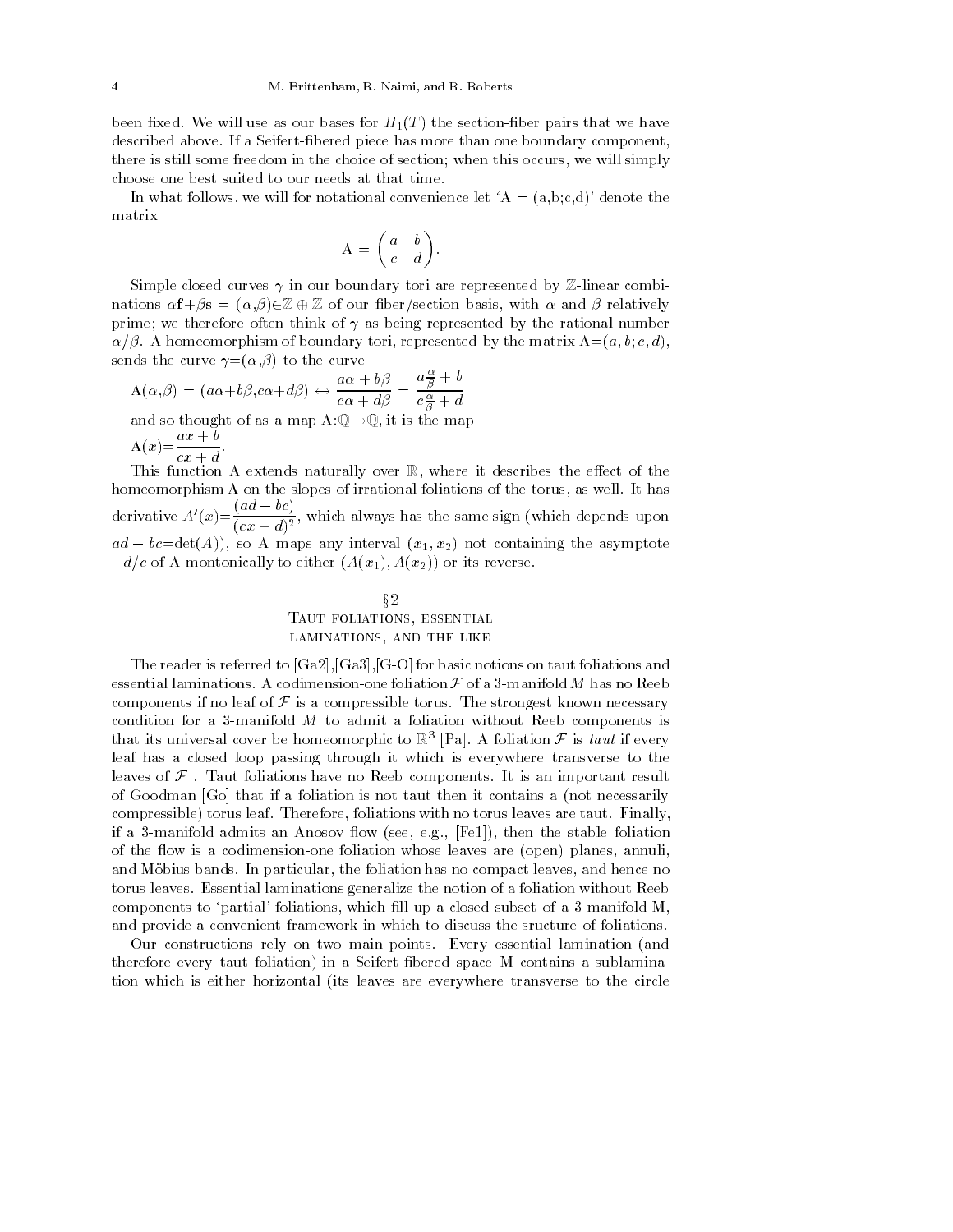fibers of  $M$ ) or vertical (its leaves are foliated by fibers of  $M$ ). Also, most (closed) Seifert-bered spaces do not contain horizontal laminations. Details are given in the propositions gathered together below.

**Proposition 1** [Th], [Le]. If M admits a taut foliation  $F$ , and  $T$  is an incompressible torus in M, then T may be isotoped either to be everywhere transverse to  ${\cal F}$  , or to be a leaf of  ${\cal F}$ .

If T is not isotopic to a leaf of F, then after making T transverse to F,  $\mathcal{F}|T = \mathcal{F}_0$ may not be an 'essential' foliation in  $M/T = M_0$ . The obstruction is a 'half-Reeb' component: a leaf of  $\mathcal{F}_0$  which is a boundary-parallel annulus (Figure 2). But half-Reeb components can be eliminated by a further isotopy of  $T$ ; this is most easily seen by the following minimal surface argument, due to Joel Hass. In [Ha], Hass shows that  $\mathcal F$  and  $T$  can be isotoped so that the leaves of  $\mathcal F$ , and  $T$ , are minimal surfaces in M. This immediately implies that T is transverse to the leaves of  $\mathcal{F}$ . shows that  $\mathcal F$  and  $T$  can be isotoped so that the leaves of  $\mathcal F$ , and  $T$ , are minimal surfaces in  $M$ . This immediately implies that  $T$  is transverse to the leaves of  $\mathcal F$ .<br>But it also follows that  $\mathcal F/T$  has n But it also follows that  $\mathcal{F}[T]$  has no half-Reeb components, since the annulus leaf of  $\mathcal{F}[T]$  is isotopic rel boundary to the obvious annulus in T. Since minimal surfaces are area minimizing over compact sets, the two annuli have the same area, but then swapping them and rounding corners reduces the area of the torus T while remaining in the same isotopy class, for example, a contradiction.

This result has also been extended to essential laminations by Roberts [Ro2].

#### Figure 2

**Proposition 2 [Br2].** Let M be an orientable Seifert-fibered space with non-empty boundary, which does not contain a horizontal annulus, and let <sup>L</sup> be an essential lamination in M, meeting  $\partial M$  transversely in a lamination  $\mathcal{L}\cap \partial M$  containing a Reeb-foliated annulus. Then  $\mathcal L$  contains a vertical sublamination, which intersects  $\partial M$ . In particular, the Reeb annulus is vertical.

This means that usually a taut foliation in a Seifert-fibered space meets boundary tori in suspensions. In particular, in the cases we will be consideringm where T This means that usually a taut foliation in a Seifert-fibered space meets boundary<br>tori in suspensions. In particular, in the cases we will be consideringm where T<br>is a splitting torus of a graph manifold, the foliations suspensions. For otherwise they contain vertical sublaminations on both sides of  $T$ , so the gluing map A has glued the circle fiber on one side to the circle fiber on the other, so  $M$  is again Seifert-fibered, contradicting the minimality of  $T$ .

**Proposition 3a [Br1], [Br2].** Every essential lamination in a Sefiert-fibered space (with or without boundary) contains a vertical or horizontal sublamination.

Proposition 3b [Br1], [Br2]. Every essential lamination in a Seifert-fibered space M, whose base orbifold B is  $S^2$  with three cone points, containing no (horizontal) torus leaves, is horizontal. Every essential lamination in a Seifert-fibered space M, with base orbifold  $\mathbb{D}^2$  and two cone points, containing no (horizontal or vertical) annuli or (vertical, hence  $\partial$ -parallel) tori, is horizontal.

**Proposition 3c** [Br2]. If M is a Seifert-fibered space with boundary, which contains no horzontal annuli, then every essential lamination which does not contain a vertical sublamination is isotopic to a horizontal lamination.

In particular, for Seifert-bered knot exteriors (i.e., torus knots), we have: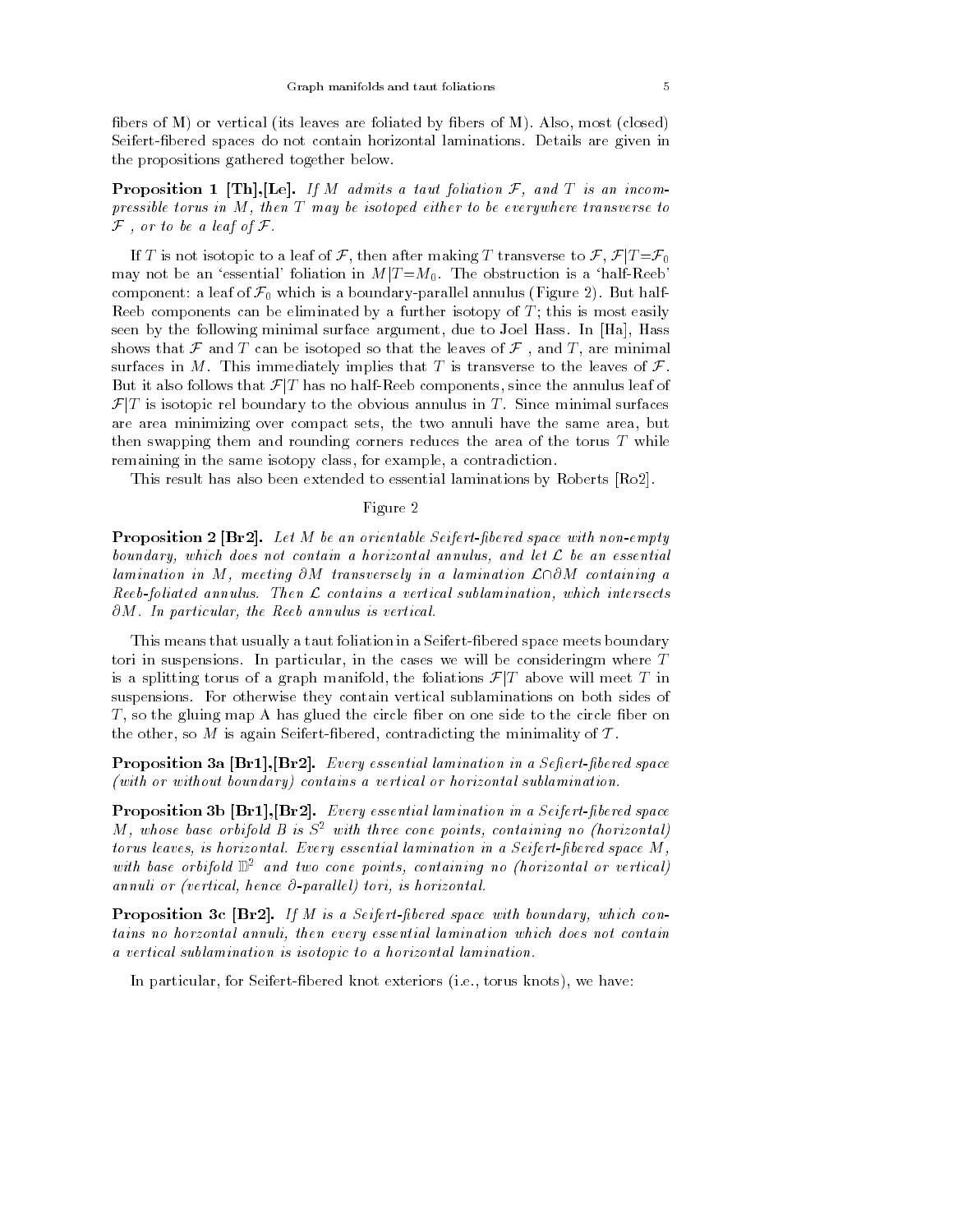Proposition 3d [Br2]. Every essential lamination in the exterior of a torus knot either contains the (vertical) cabling annulus (or Mobius band) as a leaf or is isotopic to a horizontal lamination.

**Proposition 4 [Sa].** If F is a  $C^{(2)}$  foliation of a connected manifold M, and L is a minimal set of  $\mathcal F$  consisting of more than one leaf and such that each leaf of  $\mathcal L$ has trivial linear holonomy, then  $\mathcal{L} = \mathcal{F}$ .

A minimal set is a sublamination  $\mathcal L$  so that every leaf of  $\mathcal L$  has closure (in M)  $\mathcal L$ . Holonomy is the (germ at 0 of the) injective map between subintervals of  $[-1,1]$ obtained by looking at how the leaves of a foliation  $\mathcal F$  intersect a small annular fence lying over a closed loop in a leaf of  $\mathcal F$  (Figure 3). Linear holonomy is the derivative at 0 of this map. A leaf L of  $\mathcal F$  has trivial (linear) holonomy if for every loop in L the induced map (or its derivative) is the identity (or 1). Note that linear holonomy only makes sense for foliations with smooth transverse structure.

#### Figure 3

Finally, the most important facts we will use restrict the Seifert-bered spaces which can admit horizontal foliations. Let  $M$  be an orientable Seifert-fibered space with orientable base orbifold and normalized Seifert invariant

$$
\Sigma(g,b; a_0/1, a_1/b_1,\ldots,a_k/b_k).
$$

As our motivating example, let  $F = a$  2-sphere with k punctures, and  $M = F \times S^1$ (so M has Seifert invariant  $\Sigma(0, k; 0)$ ). Label the components of  $\partial M$  by  $\{1, \ldots, k\}$ . Suppose M admits a horizontal foliation  $\mathcal{F}$ , meeting some subset  $J \subseteq \{1,\ldots,k\}$  of the boundary components in parallel loops or a foliation with no compact leaves, and meeting the other boundary components in more complicated, Kronecker-type foliations. The induced foliations of the boundary components of  $M$  can be assigned a 'slope'  $\gamma_i$ , after coordinates are given for each torus; it is essentially the rotation number of the return map given by following points on the slope  $\infty$  curve around the leaves of the induced foliation, until they return to the slope  $\infty$  curve again. Choose a section of  $M\int(N(\text{regular fiber}))$  so that all of these slopes  $\gamma_i$  lie in [0,1). Relative to this section, M then has Seifert invariant  $\Sigma(0, k; a_0)$  for some integer  $a_0$ .

**Proposition 5 [JN], [Na].** Let M be as above. Then  $\mathcal F$  exists if and only if either some number d of the  $\gamma_i=0$  and  $2-k \le a_0 \le d-2$ , or  $a_0=-1$  or  $-2$ , and for some integers  $1 \leq c < m$  and some permutation

$$
\frac{c_1}{m}, \dots, \frac{c_n}{m} \text{ of } \frac{a}{m}, \frac{m-a}{m}, \frac{1}{m}, \dots, \frac{1}{m}, \text{ we have}
$$
\n
$$
(a_1 = -1) \; (*) \; \gamma_i < \frac{c_i}{m} \; if \; i \in J, \text{ and } \gamma_i \leq \frac{c_i}{m} \; if \; i \notin J, \text{ or}
$$
\n
$$
(a_1 = -2) \; After \; replacing \; each \; \gamma_i \; by \; 1 - \gamma_i, \; (*) \; holds.
$$

We note in passing that Proposition 5 immediately implies (by starting with a horizontal foliation and then drilling out neighborhoods of the multiple fibers - in this case  $J = \{1, 2, 3\}$ :

**Proposition 6 [JN], [Na].** If  $g=0$ ,  $b=0$ , and  $k=3$ , then M admits a horizontal foliation if and only if  $a_0 = -1$  or  $-2$ , and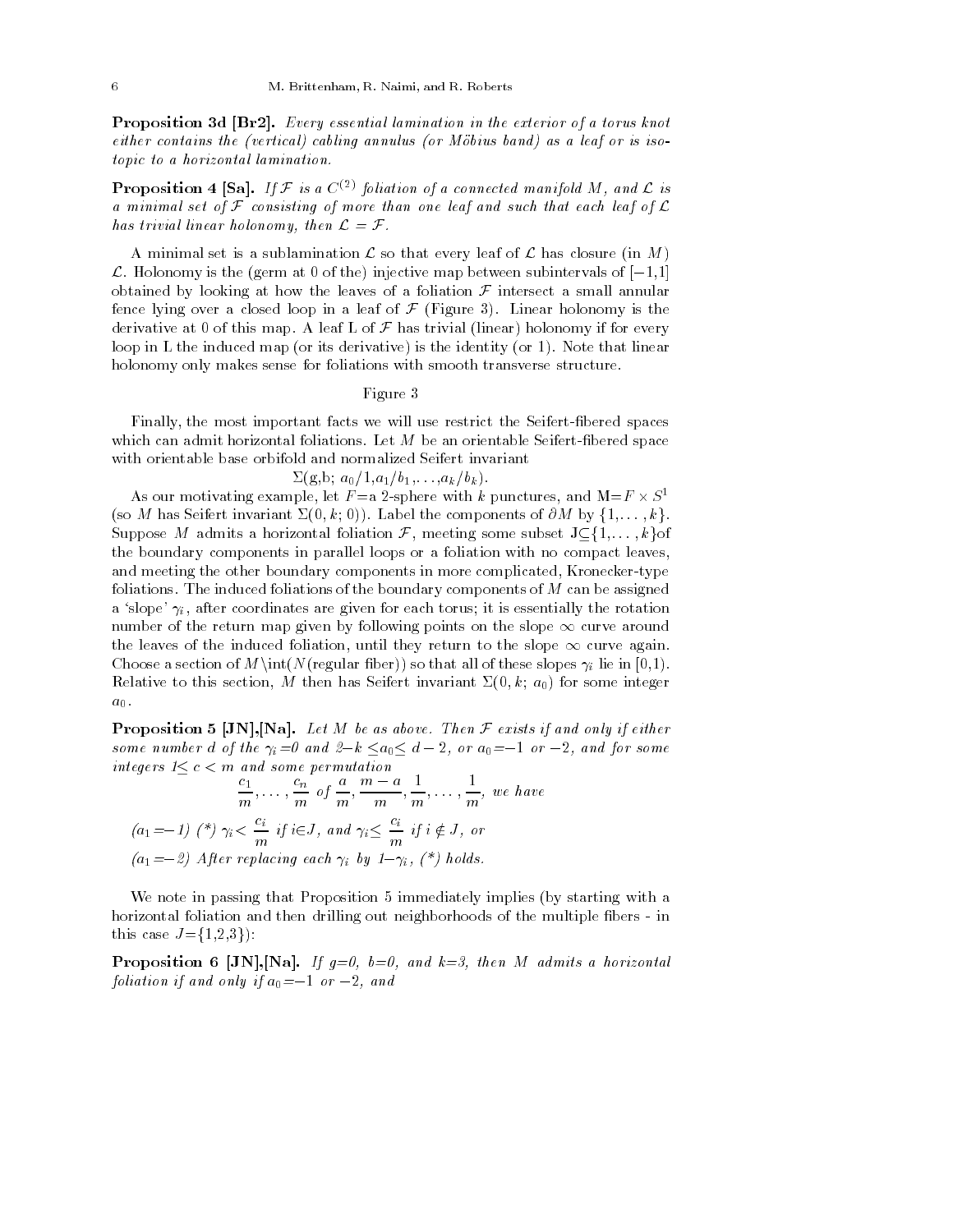$$
(a_0 = -1) \text{ there exists integers } 1 \le a < m \text{ such that, up to permutation,}
$$
\n
$$
(*) \frac{a_1}{b_1} < \frac{a}{m}, \frac{a_2}{b_2} < \frac{m-a}{m}, \text{ and } \frac{a_3}{b_3} < \frac{1}{m}, \text{ or}
$$
\n
$$
(a_0 = -2) \text{ the same condition (*) holds with each } a_i \text{ /}/bi replaced by } 1-(a_i/b_i).
$$

Similar conditions can be formulated for  $k>3$ , see [JN].

This result, together with  $[Br1],[Cl]$ , provided the first examples of 3-manifolds with universal cover  $\mathbb{R}^3$  which do not admit any foliations without Reeb components.

Similar results also hold for manifolds with higher genus base orbifold:

**Proposition 7 [EHN].** If  $q>0$ , and  $b=0$  (i.e.  $\partial M=0$ ), then M admits a horizontal foliation if and only if  $(2-2g)-k\leq a_1 \leq (2-2g)$ 

As with the genus 0 case, there is an analogous statement for Seifert-fibered spaces with boundary. We will only need the following special case:

**Proposition 8 [EHN].** Every horizontal foliation in the Seifert-fibered space M  $=\Sigma(1,1; 0)$  (i.e.,  $M=(a \text{ once-punctured torus})\times S^1$ ) meets the boundary torus in a foliation of slope  $\gamma \in [0,1)$ . Furthermore, all slopes in [0,1] are realized by horizontal foliations (and can be assumed to meet  $\partial M$  in a 'linear' foliation of  $\partial M$ , if  $\gamma \neq 0$ ).

# $\S 3$ THE RESULTS

What we will now show is that, under appropriate conditions, a taut foliation must meet each Seifert-bered piece of certain graph manifolds in horizontal foliations. Propositions 5 and 6, suitably applied, then yield restrictions on the gluings which would allow horizontal foliations to match up, for our foliation to exist in the first place.

Almost every graph manifold admits codimension-one foliations without Reeb components; if none of the components of  $M_0$  is a solid torus, then taking a horizontal foliation on each component of  $M_0$  and 'spinning' them (see Figure 4) as they approach  $\partial M_0$ , we get a foliation without Reeb components on M, having the tori  $\mathcal T$  as leaves. However, nothing else comes for free.

## Figure 4

Theorem A [Br1], [Cl]. There exist infinitely many Seifert-fibered spaces with universal cover  $\mathbb{R}^3$  which admit no foliations without Reeb components.

**Theorem B.** There exist infinitely-many graph manifolds M which admit no taut foliations - every foliation contains a separating torus leaf.

**Theorem C.** There exist three Seifert-fibered spaces M which admit taut foliations, but each must have a (non-separating) torus leaf.

**Theorem D.** There exist infinitely-many graph manifolds M which admit  $C^{(0)}$ taut foliations with no compact leaf, but every  $C^{(2)}$  foliation must have a torus leaf.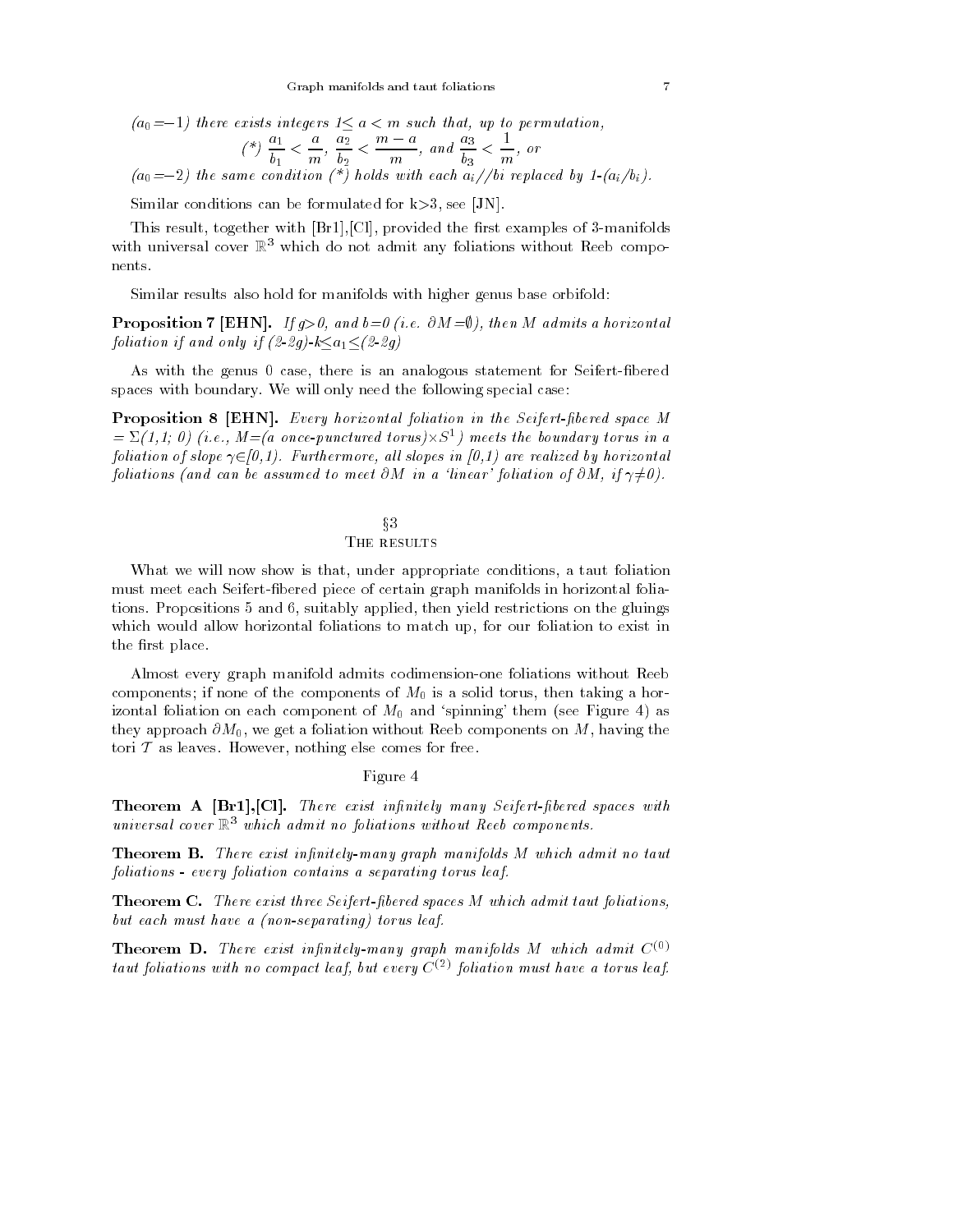**Theorem E.** There exist infinitely-many graph manifolds M which admit  $C^{(0)}$ taut foliations with no compact leaf, but no Anosov flows.

What we in fact show is that the torus leaves that must necessarily exist are the gluing tori used to build the graph manifold from its Seifert-bered pieces. We shall prove each case separately; each requires studying the existence of taut foliations on a different class of graph manifolds. Basically, by changing the toplogical type of the base orbifolds of the Seifert-bered pieces, we will guarantee the existence of each type of foliation, while avoiding the existence of their stronger cousins.

The only one of these theorems which really is unsatisfying is Theorem C; the examples we provide might be thought of as a coincidence. It is possible that many examples can be found among the graph manifolds obtained from a Seifert fibered space over the annulus, with one multiple fiber, by gluing its two boundary components together. The analysis of slopes of horizontal foliations over the annulus must be refined, however; this will be addressed in a later paper.

# $\S4$ THE PROOFS

#### Theorem B:

In this case we use a graph manifold  $M$  consisting of two Seifert-fibered spaces  $M_0$ ,  $M_1$  with base  $D^2$  and two multiple fibers, glued together along their boundaries. These have normalized Seifert invariants

 $\Sigma(0,1;\gamma_1,\gamma_2)$  and  $\Sigma(0,1;\gamma_1',\gamma_2')$ 

The fibering of each piece is unique, and therefore the manifold resulting from gluing the two togther will be Seifert-bered only if the gluing map preserves the fiber direction on each torus; on the level of matrices, this means that the gluing map is a 'shear'  $A = (\pm 1, n; 0, 1)$ .

Let  $\mathcal F$  be a taut foliation on M. No leaf of  $\mathcal F$  can be isotopic to the torus splitting  $M$  into its Seifert-fibered pieces, because then  $\mathcal F$  induces a foliation without Reeb components on each piece (minus a regular neighborhood of its boundary), transverse to the boundary. With the exception of  $\Sigma(0,1;1/2,1/2)$ , which contains a horizontal annulus, these foliations must therefore be horizontal, by Proposition 3b. But this means  $\mathcal F$  is transversely oriented and contains a separating torus leaf, hence cannot be taut. Therefore  $\mathcal F$  can be made transverse to the splitting torus T with no Reeb annuli, and so, again, splits to give horizontal foliations of each Seifert-bered piece.

Using the (essentially unique) horizontal sections that allow us to define the normalized invariants of  $M_1$  and  $M_2$ , we can assign slopes to horizontal foliations in the  $\partial M_i$ . Let  $\mathcal{F}_i$  be a horizontal foliation in  $M_i$ , with boundary slope  $\gamma$ . By incorporating the normalizing term  $a_0$  into  $\gamma$ , Proposition 5 immediately implies:

**Proposition.** Let  $M_i$  be as above. Then  $\mathcal{F}_i$  exists if and only if either  $\gamma = -1$  or there exists integers $1 \leq c < m$  and a permutation

$$
\frac{c_1}{m}, \frac{c_2}{m}, \frac{c_3}{m} \text{ of } \frac{a}{m}, \frac{m-a}{m}, \frac{1}{m} \text{ such that either}
$$
  

$$
\gamma_i < \frac{c_i}{m}, \text{ for } i = 1, 2, \text{ and } 0 \le \gamma_3 + 1 \le \frac{c_3}{m}, \text{ or}
$$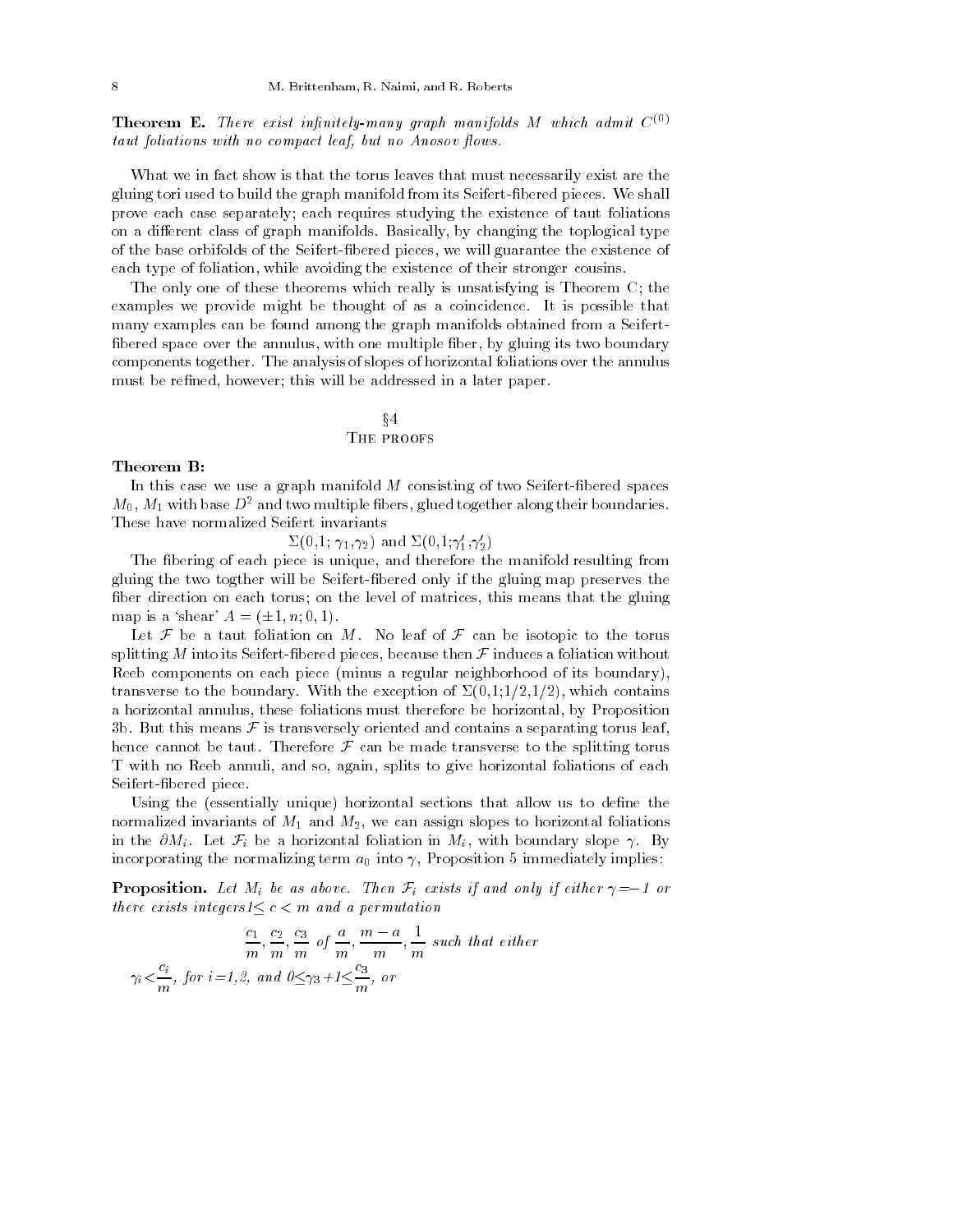Graph manifolds and taut foliations  

$$
1-\gamma_i < \frac{c_i}{m}
$$
, for  $i=1,2$ , and  $0 \le -(1+\gamma_3) \le \frac{c_3}{m}$ .

Note that for the first case to be possible, we must have  $\gamma_1 + \gamma_2 < 1$ , since  $1/m <$  $a/m$ ,  $(m - a)/m$ . Similarly, in the second case we must have  $\gamma_1 + \gamma_2 > 1$ . This therefore gives us only the possibilities

 $\gamma_1 + \gamma_2 = 1$ , and  $\gamma = -1$  (which happens to correspond to a horizontal compact surface; the condition is that the sum of the slopes equal 0),

 $\gamma_1 + \gamma_2 < 1$ , and  $\gamma \in [-1, \frac{-1}{m}] \subseteq [-1, 0)$  for some m (since  $\gamma + 1$  can be at most  $(m-1)/m$ ), or

 $\gamma_1+\gamma_2>1$ , and  $\gamma\in[-2+\frac{1}{m},-1]\subseteq[-2,-1]$  (since  $-(\gamma+1)$  can, again, be at most  $(m-1)/m)$ 

Therefore, in every case, the slope of a horizontal foliation lies in  $(-2,0)$ . Throwing in the possibility of a vertical sublamination which intersects the boundary adds slope  $\infty$ . So to achieve our non-realizeability result, we must merely construct gluing maps  $A:T\rightarrow T$  so that, on the level of boundary slopes.

(\*\*) A((-2,0) $\cup$ { $\infty$ }) $\cap$ ((-2,0) $\cup$ { $\infty$ })= $\emptyset$ .

This is quite readily done; for example the map  $A=(0,-1;1,0)$ , which is the map  $A(x) = -1/x$ , does this. With a bit of work, it is not hard to find many others.

For  $A=(a, b, c, d)$ ,  $\infty \notin A((-2,0))$  means  $-d/c \notin (-2,0)$ , while  $A(\infty) \notin (-2,0)$  means  $a/c \notin (-2,0)$ . Focussing on the case that  $Det(A)=ad - bc=1$ , we then have

$$
A(-2,0) = \left(\frac{2a-b}{2c-d}, \frac{b}{d}\right), \text{ so } (**) \text{ requires (in addition to } ad-bc=1)
$$
  
(1) 
$$
-d/c \le -2 \text{ (i.e., } d/c \ge 2 \text{) or } -d/c \ge 0 \text{ (i.e., } d/c \le 0),
$$
  
(2) 
$$
a/c \le -2 \text{ or } a/c \ge 0, \text{ and}
$$
  
(3) 
$$
b/d \le -2 \text{ or } (2a-b)/(2c-d) \ge 0.
$$

The easiest way to arrange this is to make  $a, d > 0$ , while  $b, c < 0$ ,  $ad - bc = |a||d| - |b||c| = 1$ , and  $|a| \geq 2|c|$  and  $|b| \geq 2|d|$ . For example,

 $A = (a, b, c, d) = (n + 1, -(nd + d - 1); -1, d)$  with  $n \ge 2$  and  $d \ge 1$ , or

 $A = (2n + 1, -(2nm + m + n); -2, 2m + 1)$  with  $n \ge 2$  and  $m \ge 1$ 

suffice. The reader can easily supply more.

The requirement  $\gamma \in (-2, 0)$  is of course necessary for the existence of a horizontal foliation, but never, in fact, sufficient. Exact conditions depend upon knowing what  $\gamma_1$  and  $\gamma_2$  are. For example, if  $\gamma_1=1/3$  and  $\gamma_2=1/5$ , then  $0 \leq \gamma+1 \leq 1/2=1/m$ is possible, since  $1/3 < 1/2 = a/m$  and  $1/5 < 1/2 = (m - a)/m$ . This is in fact the best possible, since it is the largest  $1/m$  possible, and otherwise one of  $1/3,1/5$ would have to be  $\lt 1/m$ , so  $m=2,3$ , or 4, and each case can be checked separately to see that it gives no better bounds. This analysis can be applied to any slopes  $\gamma_1$  and  $\gamma_2$  supplied; after finding one  $\gamma+1 \leq 1/m$  which works, one can check all smaller m's to see if a corresponding a lets  $\gamma + 1 \leq 1/m$  work. Then one finds the largest m so that one of  $\gamma_1, \gamma_2 < 1/m$ , and checks it and all smaller m's to see for what a's does  $\gamma + 1 \le a/m$  work. In this way, one can find, for example, that for

 $\gamma_1 = 1/3, \gamma_2 = 1/5$ , then  $\gamma \in [-1, -1/2]$ , for  $\gamma_1 = 2/3, \gamma_2 = 1/5$ , then  $\gamma \in [-1, -3/4]$ , for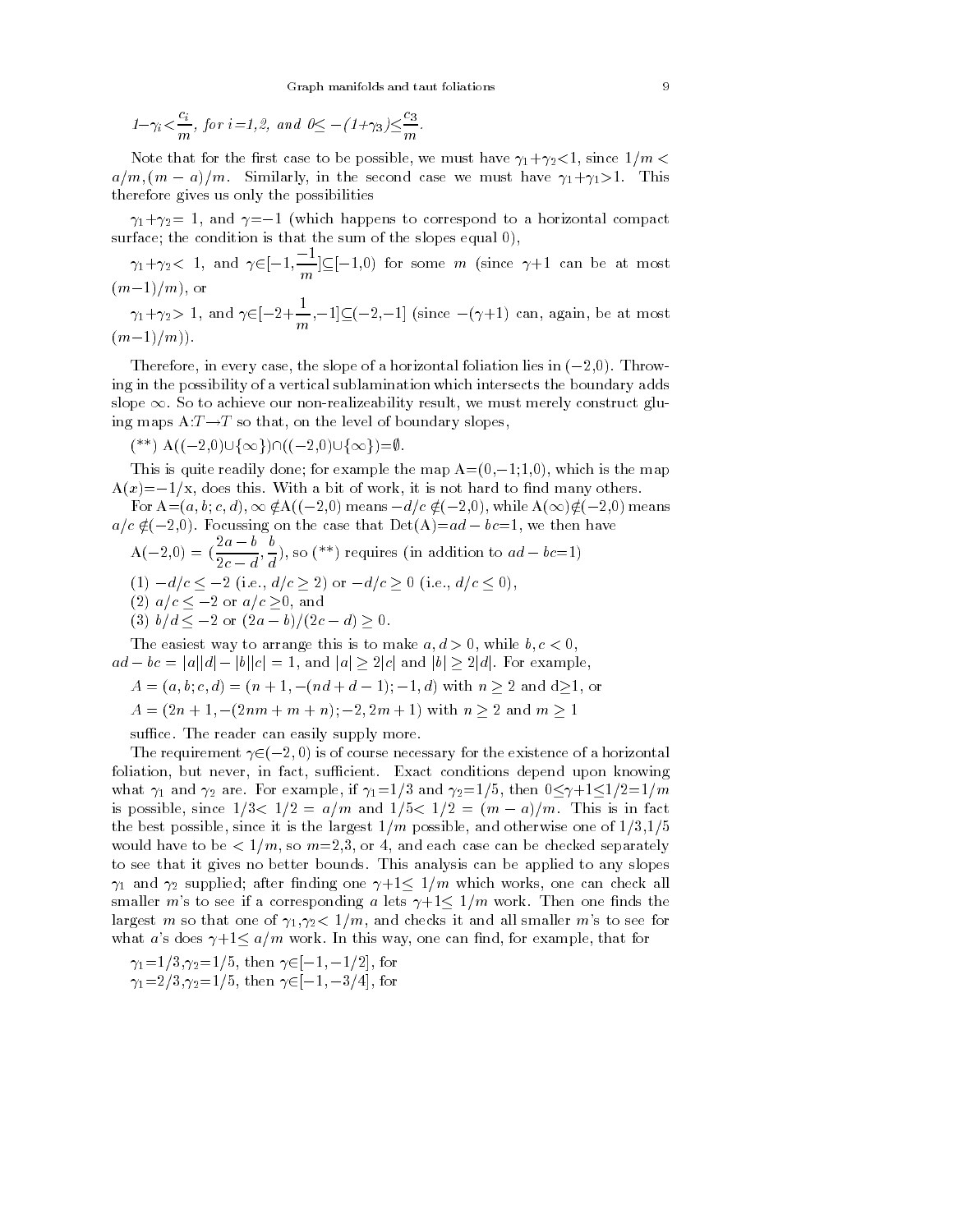$\gamma_1 = 1/7, \gamma_2 = 1/5$ , then  $\gamma \in [-1, -1/4]$ , for  $\gamma_1 = 2/7, \gamma_2 = 1/5$ , then  $\gamma \in [-1, -1/3]$ , for  $\gamma_1 = 1/3, \gamma_2 = 4/5$ , then  $\gamma \in [-5/4, -1]$ , and for  $\gamma_1 = 2/3, \gamma_2 = 4/5$ , then  $\gamma \in [-3/2 - 1]$ .

We know, however, from [JN], that any element  $\gamma$  in the interior of such an interval can be realized by a horizontal foliation which meets the boundary in parallel loops of slope  $\gamma$  . Therefore, if the gluing map A has A(interval for first piece) meet the interval for the second piece in its interior, then we can glue two such foliations together to obtain a taut foliation. Such a foliation usually has no compact leaves; in fact, for only one  $\gamma$  can the foliation on a Seifert-fibered piece have a compact leaf (the one which sums with the  $\gamma_i$  to give 0); gluing a foliation with no compact leaves to a foliation all of whose leaves meet the boundary obviously gives a foliation with no compact leaves.

We also note that the generalization of Theorem B to essential laminations is true; every essential lamination in these manifolds contains a torus leaf. The result has the identical proof, since an essential lamination can be made transverse to the gluing torus, so that the split open pieces are essential; the split open pieces must then be horizontal, or contain a vertical annulus by Proposition 3b (again, except for  $\Sigma(0,1;1/2,1/2)$ ). If they are horizontal, then they extend to horizontal foliations, so their slopes fall into the same restrictive range.

#### Theorem C:

For this case we will use the three Seifert-fibered spaces  $\Sigma(0,0; -1,1/2,1/3,1/6)$ ,  $\Sigma(0,0; -1, 1/2, 1/4, 1/4)$ , and  $\Sigma(0,0; -1, 1/3, 1/3, 1/3)$ , i.e., the three Seifert-fibered spaces having base  $S^2$  with a Euclidean orbifold structure and 3 cone points. Each of these manifolds contains a horizontal torus, so can be tautly foliated by horizontal tori. By Proposition 3b, every essential lamination in these spaces is isotopic to a horizontal one. But every horizontal lamination contains a torus leaf. Matsumoto [Ma] outlines a proof of this in the  $C^{(2)}$  case, using a result of Plante [Pl] on the polynomial growth of leaves of foliations. Plante's argument is essentially  $C^{(1)}$ , but the only place this hypothesis is used is to show that a hypothetical foliation with no compact leaves admits no null-homotopic loops transverse to the foliation. This assertion follows easily, however, either from the fact that our foliation is horizontal (transverse loops must travel non-trivially around the fiber direction), or, more generally, from the  $C^{(0)}$  proof of Novikov's theorem [So].

### Theorems D and E:

In these cases we will use a graph manifold M consisting of two copies of  $M_i = (a$ once-punctured torus) $\times S^1$  *i*=1,2, glued together along their boundaries. They both have normalized Seifert invariant

### $\Sigma(1,1; 0)$

Again, the fibering on each piece is unique, so the resulting manifold is Seifertbered if and only if the gluing map A is a shear. We therefore assume that A is not a shear.

For all gluings A, the resulting manifold contains a  $C^{(0)}$  foliation with no compact leaves. The foliation has three parts. In each piece  $M_i$  we put a vertical lamination  $\mathcal{L}_i=\lambda_i \times S^1$ , where  $\lambda_i$  is a 1-dimensional lamination in the once-punctured torus,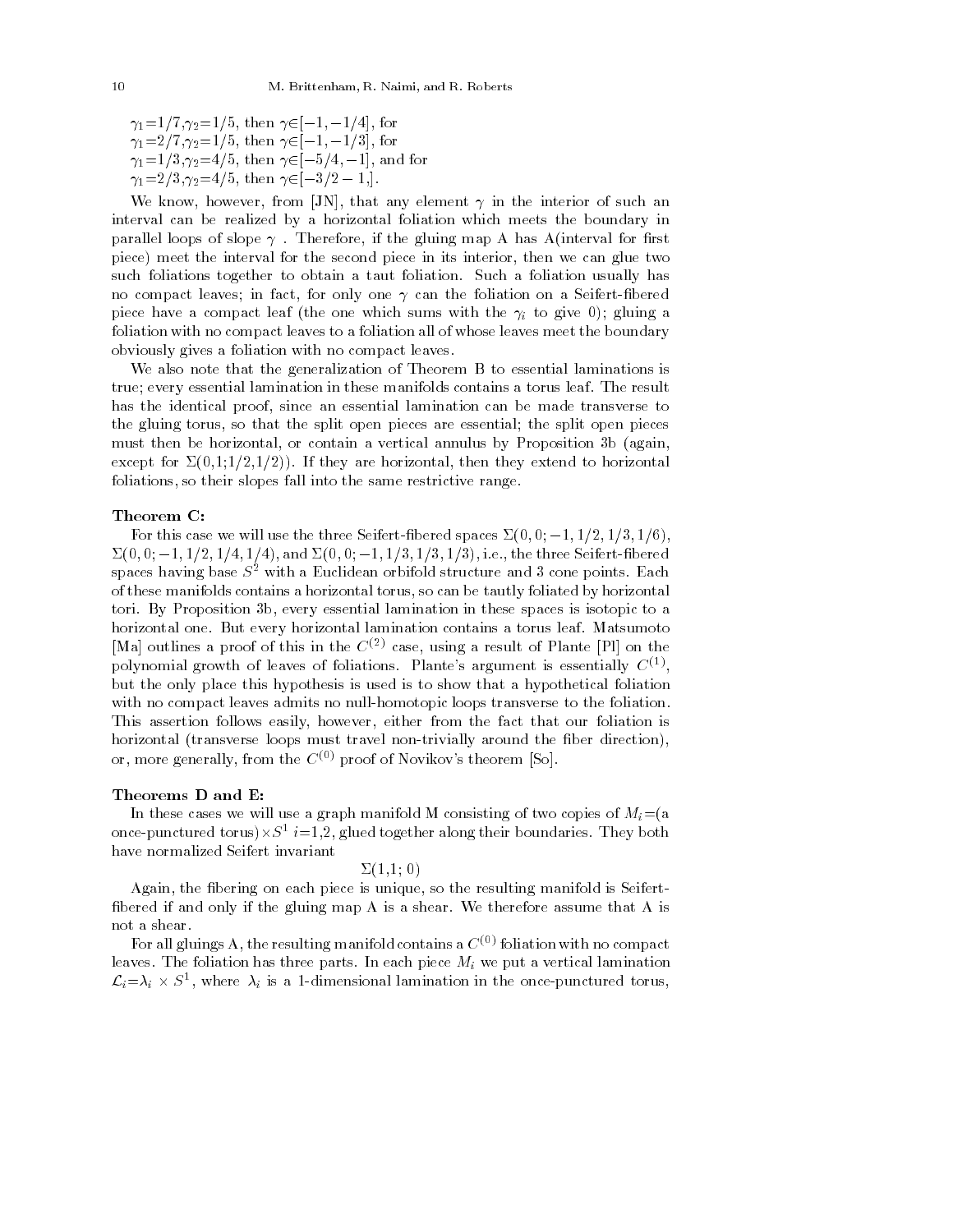with no compact leaves, and having every leaf dense in  $\lambda_i$ . Such (measured) laminations are easily built carried by the standard train track in the 2-torus (Figure 5a). For every gluing A,  $M \setminus (L_1 \cup L_2)$  looks essentially like (annulus) $\times S^1$ ; if we choose the standard branched surface B carrying  $\mathcal{L}_1\cup\mathcal{L}_2$ , then  $M_0=M\int (N(B))$  has the structure of the stutured manifold (annulus) $\times S^1$ =(torus) $\times I$ , with two parallel sutures on each boundary component. By foliating  $M_0$  by annuli, whose boundaries are not parallel to either of the sutures, we can, as in [Ga1], spin the leaves in  $M_0$ along the annuli between the sutures to complete  $(\mathcal{L}_1 \cup \mathcal{L}_2)$  to a foliation (Figure 5b).

# Figure 5

The key fact in the proof of Theorem D is that no foliation of M which contains a (vertical) sublamination like one of the  $\mathcal{L}_i$  can admit a transverse  $C^{(2)}$  structure. This is because for every (annular) leaf of the sublamination, the foliation meets the normal fence over its core  $\gamma$  in one of the patterns of Figure 6; there are closed loops limiting on  $\gamma$  on one or both sides. This implies each leaf of the sublamination has trivial linear holonomy, if the foliation has class  $C^{(2)}$ . Proposition 4 says that this is impossible, however, since the sublamination does not form an open set in  $M$  .

# Figure 6

If a  $C^{(2)}$  foliation  $\mathcal F$  of M has no compact leaves, then Proposition 1 and its extension imply that we can make  $\mathcal F$  transverse to the splitting torus  $T$ , so that the induced foliations on the Seifert-fibered pieces  $M_i$  are essential. Each therefore contains a vertical or horizontal sublamination, by proposition 3. If a vertical sublamination misses  $T$ , then it comes from a 1-dimensional lamination in the interior of the base surface. It must therefore contain either a closed loop (giving a torus leaf of  $\mathcal F$ ) or a lamination like the one above, so our original foliation cannot be made  $C^{(2)}$ . So any vertical sublamination must meet T, so the slope of the  $\partial$ -foliation is  $\infty$ , on one side. Since  $M_i$  does not contain a horizontal annulus, Proposition 2 implies that  $\mathcal F$  cannot induce a Reeb foliated annulus on  $T$ , because it would have to be vertical when viewed from both sides, so M would be Seifert bered. Proposition 3c and the observation above imply that if the foliation on one of the  $M_i$  meets  $\partial M_i$  in a foliation of slope other than  $\infty$ , then the foliation is horizontal. Proposition 8 then implies that the induced slope is in [0,1). Put together, any  $C^{(2)}$  foliation with no compact leaves in M can be made transverse to T; the induced foliations on  $M_i$  meet  $\partial M_i$  in slopes lying in  $[0,1)\cup\{\infty\}.$ 

So to build the examples required for Theorem D, we need to find gluing maps  $A=(a,b;c,d)$  for which  $A([0,1]\cup\{\infty\})\cap([0,1]\cup\{\infty\})=\emptyset$ . As with the proof of Theorem B, this is easily arranged. Since  $A(-d/c)=\infty$ ,  $A(\infty)=a/c$ ,  $A(0)=b/d$ , and  $A(1)=(a+b)/(c+d)$ , after choosing det $(A)=ad-bc=-1$  (for convenience, so that  $A([0,1)$  will be  $[A(1),A(0))]$ , we need

 $-d/c \notin [0,1)$ ,  $a/c \notin [0,1)$ , and either  $b/d < 0$  or  $(a+b)/(c+d) > 1$ .

One easy way to do this is to choose  $c>0$ ,  $d>0$ ,  $a<0$ , and  $b<0$ . for example,

 $A=(-1,-n;k,1+nk)$  with  $n,k>1$ , or

 $A=(-2,-(2n+1);2k+1,1+k+n+2nk)$  with  $n,k\geq0$ , work.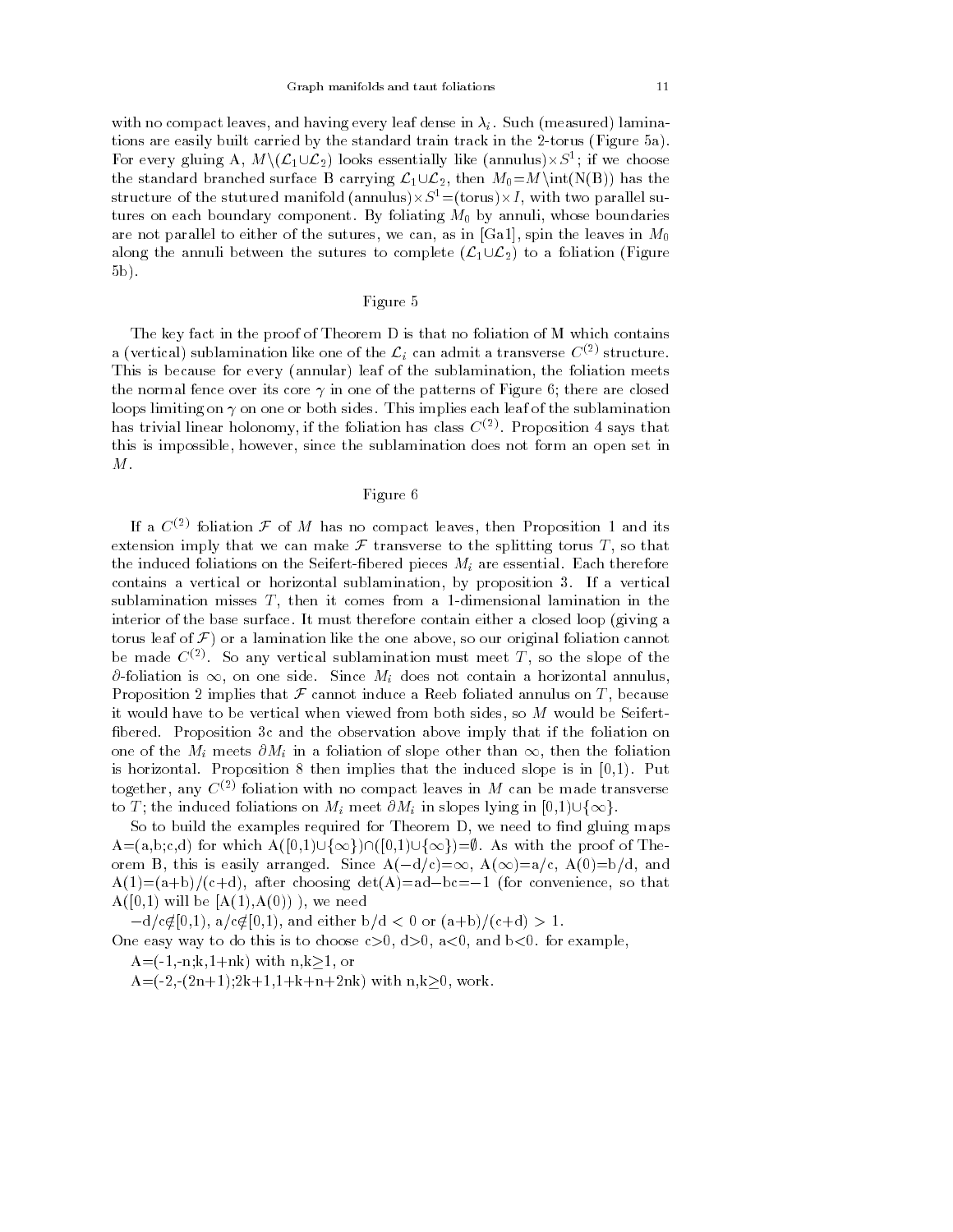Because in each list the matrices have different traces, they are not conjugate, and so the glued manifolds are distinct.

Theorem E, on the other hand, follows immediately from the following theorem of Barbot:

**Theorem [Ba].** If M is as above, then M admits an Anosov flow if and only if the gluing map A is of the form  $A = (- (kn+1), k; -n(kn+2), kn+1)$  where  $n=1$  or 2.

Every other possible gluing contains the foliation with no compact leaves that we built above, but does not admit any Anosov flows.

$$
\S 5
$$
   
\n**Surgery on the**  $(-2,3,7)$  **pretzel knot**

The  $(-2,3,7)$  pretzel knot, also known as the Fintushel-Stern knot, is one of the most well-studied knots in the 3-sphere, second perhaps only to the Figure-8 knot. Its exterior  $X(K) = S^3\int (N(K))$  fibers over the circle, with pseudo-Anosov monodromy, and is therefore hyperbolic. By Thurston [Th], all but finitely-many Dehn fillings along  $K$  are hyperbolic. Bleiler and Hodgson [BH] have determined all of the surgeries along  $K$  which have finite fundamental group. With respect to the standard meridian/logitude coordinates on  $\partial X(K)$ , they are  $\infty$ , 17, 18, and 19. In addition, it has long been known [HO] that the manifold  $M$  obtained by  $37/2$ surgery on  $K$  contains an incompressible torus. This was, in fact, the first nonintegral surgery on a hyperbolic knot (whose only closed incompressible surface in  $X(K)$  is  $\partial X(K)$ ) which was shown to contain an incompressible surface. Eudave-Muñoz [Eu1] has since shown that M is a graph manifold, obtained by gluing a left-handed and a right-handed trefoil knot exterior  $X_L$  and  $X_R$  together along their boundaries. Since trefoil knot exteriors are Seifert-bered, with base a 2-disk and two multiple fibers, M can be analyzed as in our proof of Theorem B.

The gluing map A from  $\partial X_L$  to  $\partial X_R$  is most easily described in terms of the standard meridian/longitude coordinates for  $\partial X_L$  and  $\partial X_R$ . By Eudave-Muñoz [Eu2], A glues the meridian  $\mu_L$  of  $\partial X_L$  to the circle fiber of the (induced) fibering of  $\partial X_R$ , and glues the circle fiber of  $\partial X_L$  to the meridian  $\mu_R$  of  $\partial X_R$ . The fiber in  $\partial X_L$  is represented by  $-6\mu_L+\lambda_L$  in the standard coordinates (where  $\lambda_L$  is the longitude in  $\partial X_L$ ), while the fiber in  $\partial X_R$  is represented by  $6\mu_R + \lambda_R$ . This is perhaps most easily seen by comparing the boundary of a Seifert surface in  $X_L$ , say, to the boundary of the obvious Möbius band in  $X_L$ , which is the circle fiber in  $\partial X_L$  (since the Möbius band cuts  $X_L$  into a solid torus); see Figure 7.

Therefore, the gluing map A sends  $\mu_L$  to  $6\mu_R+\lambda_R$ , and sends  $-6\mu_L+\lambda_L$  to  $\mu_R$ . This means that  $\lambda_L$  is sent to  $37\mu_R+6\lambda_R$ . In other words, with respect to the standard meridian/longitude coordinates on  $\partial X_L$  and  $\partial X_R$ , A is the matrix  $(6,37;1,6)$ .

### Figure 7

Given an essential lamination  $\mathcal L$  in  $M$ , we can, as before, isotope it so that  $\mathcal L$ is transverse to the splitting torus, and  $\mathcal{L}\cap X_L$  and  $\mathcal{L}\cap X_R$  are essential in  $X_L$  and  $X_R$ . In each piece it is therefore, by Proposition 3d, either horizontal or contains a vertical sublamination. The slopes realized by horizontal essential laminations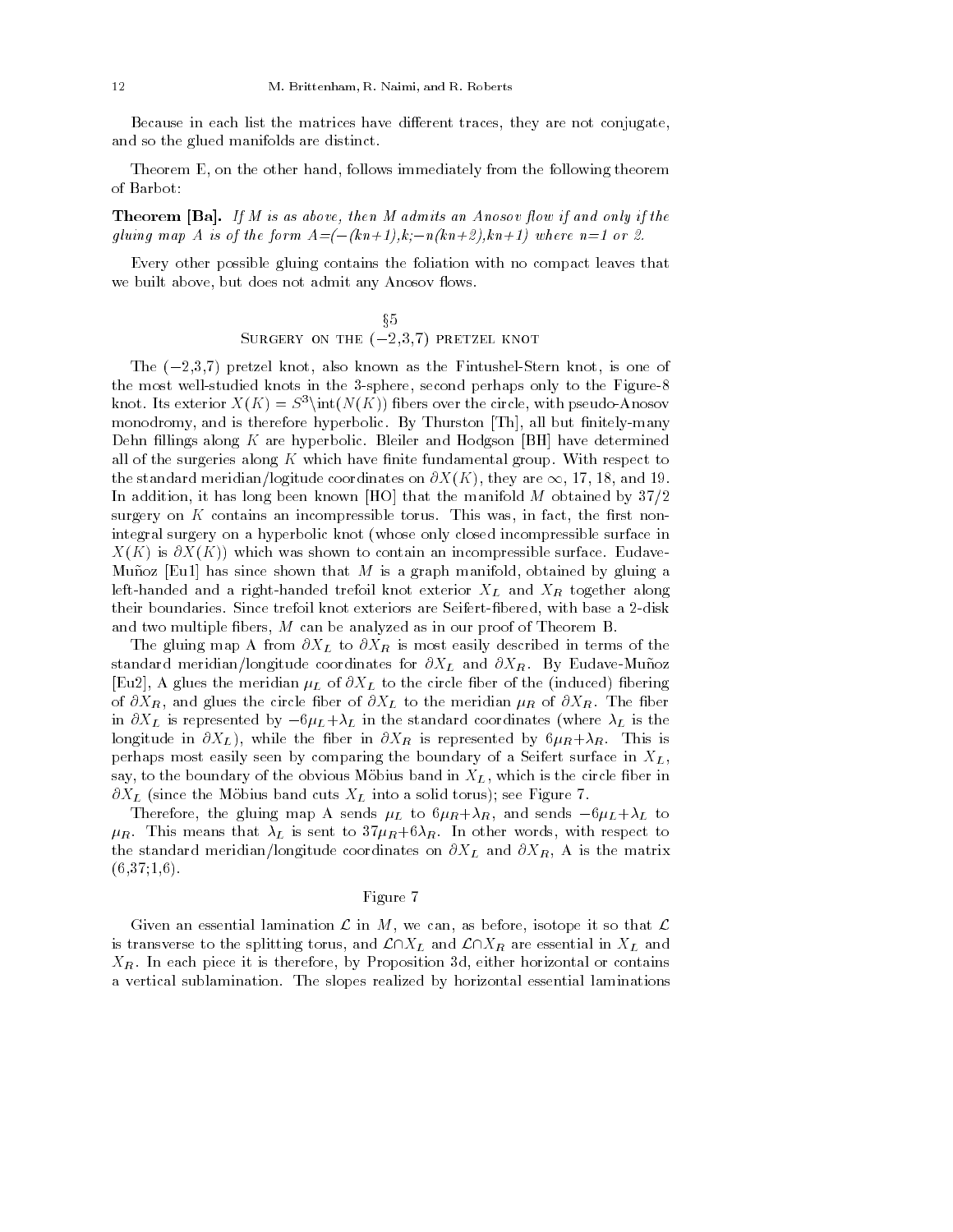in  $X_L$  and  $X_R$  are [Na1], in the standard meridian/longitude coordinates,  $[-1,\infty)$ for  $X_L$  and  $(-\infty,1]$  for  $X_R$ . But it is easy to see that the associated fractional linear transformation  $A(x)=(6x+37)/(x+6)$  sends  $[-1,\infty)$  to  $(6,31/5]$ , since  $[-1,\infty)$ does not contain the vertical asymptote  $-6$  of  $A(x)$ , and  $det(A)=-1$ , so  $A(x)$ is decreasing on  $[-1,\infty)$ . Therefore the image is disjoint from  $(-\infty,1]$ , so two horizontal laminations cannot be glued together to form an (essential) lamination in M.

Finally, a lamination cannot be built from laminations containing a vertical sublamination in either piece, since a vertical lamination must consist, by Proposition 3d, either of a boundary parallel torus (our desired conclusion) or a collection of annuli separating the two multiple bers of the bering of the knot exterior (and perhaps a Möbius band containing the multiplicity 2 fiber). Such an annulus separates  $X_L$  (say) into two solid tori, which the lamination meets in horizontal leaves. It therefore meets  $\partial X_L = T$  in vertical loops (from the vertical sublamination) with Reeb type leaves in between. But since the fiber in  $\partial X_L$  is glued to the meridian in  $\partial X_R$  (and vice versa), this means that L meets  $\partial X_R = T$  (say) in meridian loops with Reeb leaves in between. But this contradicts Proposition 3d.

Therefore, no essential laminations in  $X_L$  and  $X_R$  can be glued together to give a lamination in  $M$ , unless one contains a parallel copy of the splitting torus. In other words, every essential lamination in  $M$  contains the splitting torus as a leaf. Since this torus intersects the image of  $K$  (it can, in fact [Eu1], be made to intersect it in exactly two points), we find in particular that every essential lamination in M intersects the image of K. Therefore, there is no essential lamination in  $S^3\backslash K$ (i.e., no essential lamination  $\mathcal L$  in  $S^3$ ) int  $N(K) = X(K)$  with  $\mathcal L\cap \partial X(K) = \emptyset$ ) which remains essential after  $37/2$  surgery along K.

It was shown by Christy [Ch] that the essential lamination in  $X(K)$ , obtained by taking the suspension of the stable 1-dimensional lamination for the monodromy of the fibering of  $X(K)$ , has degeneracy slope (see [Ga3]) equal to  $18/1$ . This lamination therefore remains essential under every Dehn surgery along  $K$ , except those with surgery coefficient of the form ( $\infty$  or 18 or) 18  $\pm$  1/n, for n $\geq$ 1. Among these surgery coefficients, the only ones which give manifolds which are known not to contain essential laminations are  $\infty$ ,17,18, and 19, since these manifolds all have finite fundamental group. It has been a long-standing open problem (as  $\log$ -standing as anything in a field that is only ten years old can be, anyhow) to show that all of the other surgeries yield laminar manifolds (or to prove that one of them doesn't - this would probably yield the first example of a hyperbolic, non-laminar, 3-manifold). Several people have attempted to do this by finding an essential lamination in  $S^3\backslash K$  with degeneracy slope 1/0, since the lamination would then remain essential under every non-integral surgery. The above result, however shows that this is impossible; it could not remain essential under 37/2 surgery. In fact, the result also shows that every essential lamination in  $S^3\backslash K$  must have degeneracy slope a curve with intersection number 0 or 1 with the slopes  $\infty$ , 17, 18, 19, and 37/2 (since otherwise the lamination would remain essential in one of the resulting manifolds). The only slope for which this is true is  $18/1$ , so every essential lamination in  $S^3\backslash K$  has degeneracy slope 18/1.

These observations leave open the possiblity, however, of finding essential laminations in  $X(K)$ , which meet  $\partial X(K)$  in curves with these missing slopes, and which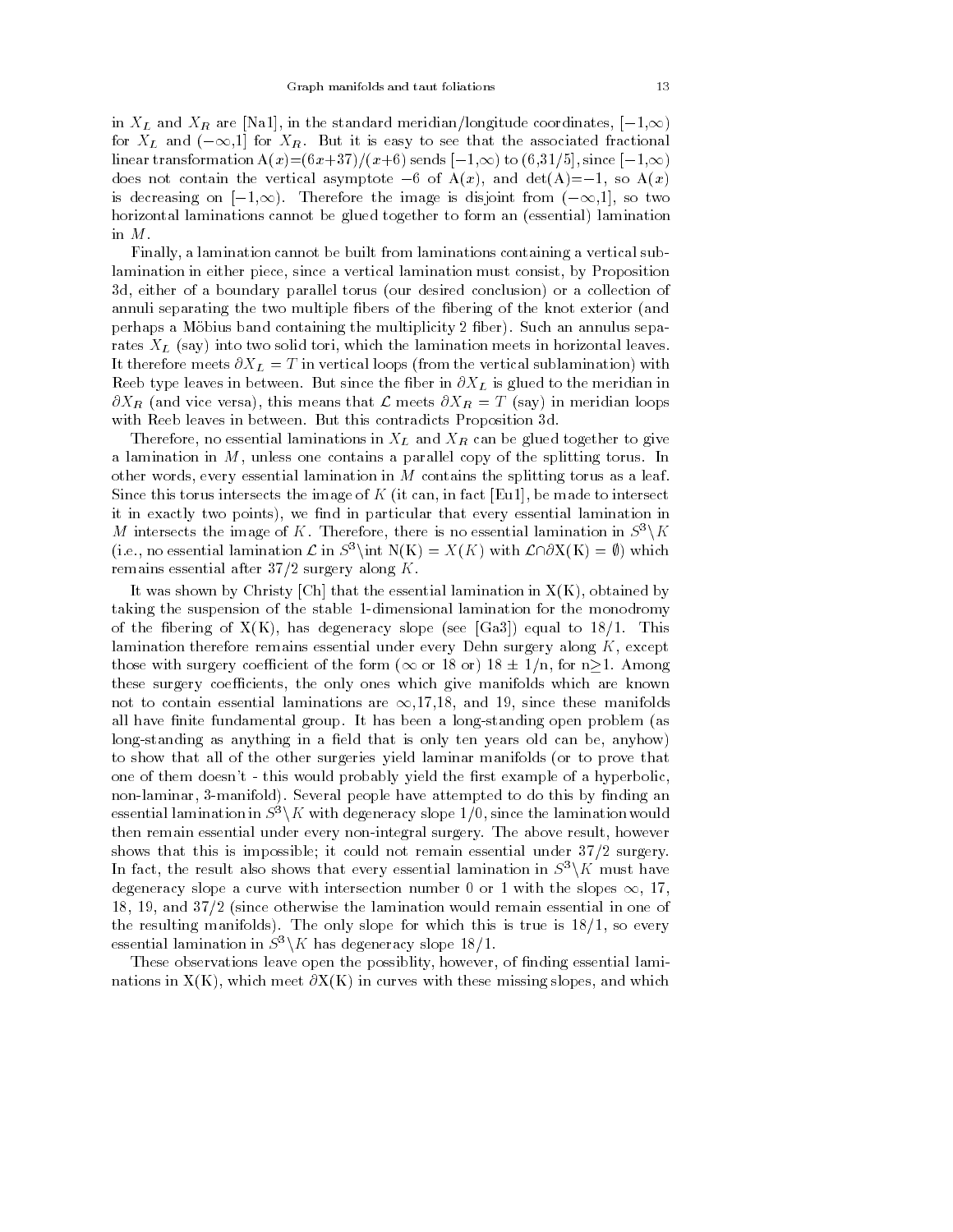remain essential after Dehn filling and capping off the boundary curves with disks. This, for example, is how the laminations of [Na1],[Ro1] are constructed. Any such construction must be somewhat subtle, however, since any lamination constructed for slope 37/2 (and no other, since by [HO] every other missing slope gives a non- Haken manifold) must contain a compact leaf.

# x6THE FUTURE

This paper demonstrates that the set of manifolds admitting the various topologically useful classes of foliations are all distinct. This suggests that a workable necessary and sufficient condition for the existence of these classes of foliations will be difficult, if not impossible, to find. This contrasts with the case of embedded incompressible surfaces, for example, which admits a fairly succinct (although perhaps not practical) existence criterion; a 3-manifold M contains an incompressible surface if and only if the fundamental group of M is a free product with amalgamation or HNN extension over a surface group [Fu],[FG]. We should also point out that the work on essential laminations and foliations in closed Seifert-fibered spaces  $([Br1],[Cl],[EHN],[JN],[Na1]),$  which we have relied on throughout this work, has already demonstrated that while among non-Haken Seifert-fibered spaces, the manifolds admitting these different classes of foliations are of course all identical any foliation with no Reeb components has all leaves  $\pi_1$ -inject, so has no compact leaves - the `dividing line' between those which do have essential foliations and those which don't [JN],[Na1] is extremely complicated. One good open question, in fact, is to find an explanation (in terms of the fundamental group, perhaps) for this `dividing line'.

For a hyperbolic 3-manifold M, however, many of the distinctions we have explored here disappear. A closed hyperbolic 3-manifold contains no incompressible tori, so a foliation without Reeb components has no torus leaves, and so is automatically taut. Therefore, only a few of these distinctions survive.

Question. Does every hyperbolic 3-manifold admit a taut foliation?

Question. Does every tautly-foliated hyperbolic 3-manifield admit a foliation with no compact leaves?

Question. Does every tautly-foliated hyperbolic 3-manifield admit an R-covered foliation?

A foliation is R-covered if the space of leaves of the foliation, after being lifted to the universal cover of M, is the real line R. Tautness is a necessary condition for a foliation to be R-covered. Among non-Haken Seifert-bered spaces, every taut foliation is R-covered [Br4].

# Question. Does every tautly-foliated hyperbolic 3-manifield admit a non-R-covered foliation?

We note that the answers to these last two questions are 'No', in general; there are, again, counterexamples among graph manifolds, see [Br3].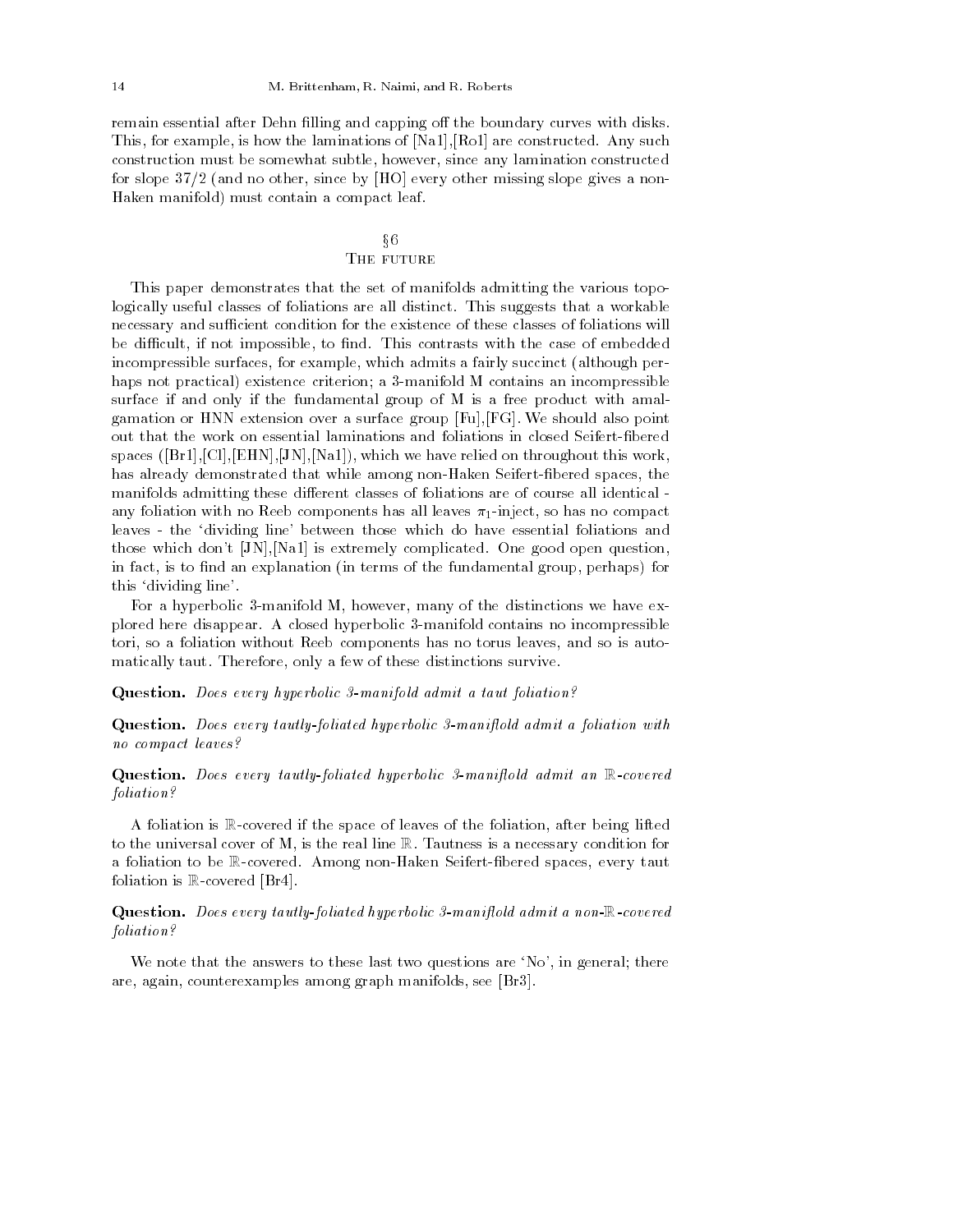The answers to these questions remain out of the reach of present technology - our current understanding of the structure of taut foliations of hyperbolic 3 manifolds is rather limited. The best results to date are those of Fenley [Fe1,Fe2] who has some interesting results on the structure of stable foliations of Anosov flows on hyperbolic manifolds, as well as on the limit sets of leaves of foliations in hyperbolic 3-manifolds.

## **REFERENCES**

- [Ba] T. Barbot, Flots d'Anosov sur les varietes graphees au sens de Waldhausen II: Caractérisation des exemples de Handel-Thurston, preprint.
- [BH] S. Bleiler and C. Hodgson, Spherical space forms and Dehn filling, preprint.
- [Br1] M. Brittenham, Essential laminations in Seifert-bered spaces, Topology <sup>32</sup> (1993), 61-85.
- [Br2] , Essential laminations in Seifert-bered spaces: boundary behavior, preprint (1995).
- [Br3]  $\_\_\_\_\_\_\_\$  Incompressible tori and the space of leaves of a foliation, in preparation.
- [Br4] , Small Seifert-fibered spaces and Dehn surgery on 2-bridge knots, preprint.
- [Ch] J. Christy, Standard spines and branched surfaces, preprint.
- [Cl] W. Claus, *Essential laminations in closed Seifert-fibered spaces*, Thesis, Univ. of Texas at Austin (1991).
- [Co] L. Conlon, Foliations of codimension one, Notes based on lectures at Washington University, 1989-90.
- [De] C. Delman, Constructing essential laminations which survive all Dehn surgeries, to appear in Topology and its Applications.
- [EHN] D. Eisenbud, U. Hirsch, and W. Neumann, Transverse Foliations on Seifert Bundles and Self-homeomorphisms of the Circle, Comment. Math. Helv. <sup>56</sup> (1981), 638-660.
- [Eu1] M. Eudave-Muñoz, Non-hyperbolic manifolds obtained by Dehn surgery on hyperbolic knots, preprint.
- [Eu2]  $\qquad \qquad$ , personal communication.
- [Fe1] S. Fenley, Anosov flows in 3-manifolds, Annals of Math 139 (1994), 79-115.
- [Fe2] S. Fenley, Limit sets of foliations in hyperbolic 3-manifolds, preprint.
- [Fu] C. Feustel, A generalization of Kneser's conjecture, Pac J Math <sup>46</sup> (1973), 123-130.
- [FG] C. Feustel and R. Gregorac, On realizing HNN groups in 3-manifolds, Pac J Math <sup>46</sup> (1973), 381-387.
- [Ga1] D. Gabai, Foliations and the topology of  $\beta$ -manifolds, J. Diff. Geom. 18 (1983), 445-503.
- [Ga2] , Foliations and 3-manifolds, Proceedings of the ICM Kyoto 1990, 609-619.
- [Ga3]  $Eight problems in the geometric theory of foliations and laminations on 3-manifolds,$  $\overline{a}$ to appear in the Proceedings of the 1993 Georgia Topology Conference.
- [GO] D. Gabai and U. Oertel, Essential Laminations in 3-Manifolds, Annals of Math. <sup>130</sup> (1989), 41-73.
- [Good] S. Goodman, S. Goodman, S. Goodman, S. Goodman, S. Goodman, S. Goodman, S. Goodman, S. Goodman, S. Good
- [HO] A. Hatcher and U. Oertel, Boundary slopes for Montesinos knots, Topology <sup>28</sup> (1989), 453-480.
- [JN] M. Jankins and W. Neumann, Rotation Numbers of Products of Circle Homeomorphisms, Math. Ann. 271 (1985), 381-400.
- [Ma] S. Matsumoto, Foliations of Seifert bered spaces over <sup>S</sup><sup>2</sup> , Adv. Stud. Pure Math. <sup>5</sup> (1985), 325-339.
- [Na1] R. Naimi, Essential lainations in 3-manifolds obtained by surgery on 2-bridge knots, Contemp. Math. <sup>164</sup> (1994), 183-186.
- [Na2] \_\_\_\_\_, Foliations transverse to fibers of Seifert manifolds, Comment. Math. Helv. 69 (1994), 155-162.
- [Pa] C. Palmeira, Open manifolds foliated by planes, Annals of Math 107, 109-121.
- [Pl] J. Plante, Foliations with measure preserving holonomy, Annals of Math. <sup>102</sup> (1975), 327-361.
- [Re] G. Reeb, Sur certaines proprietees topologique des varietes feuil letees, Actualites Sci. Indust. <sup>1183</sup> (1952), 93-154.